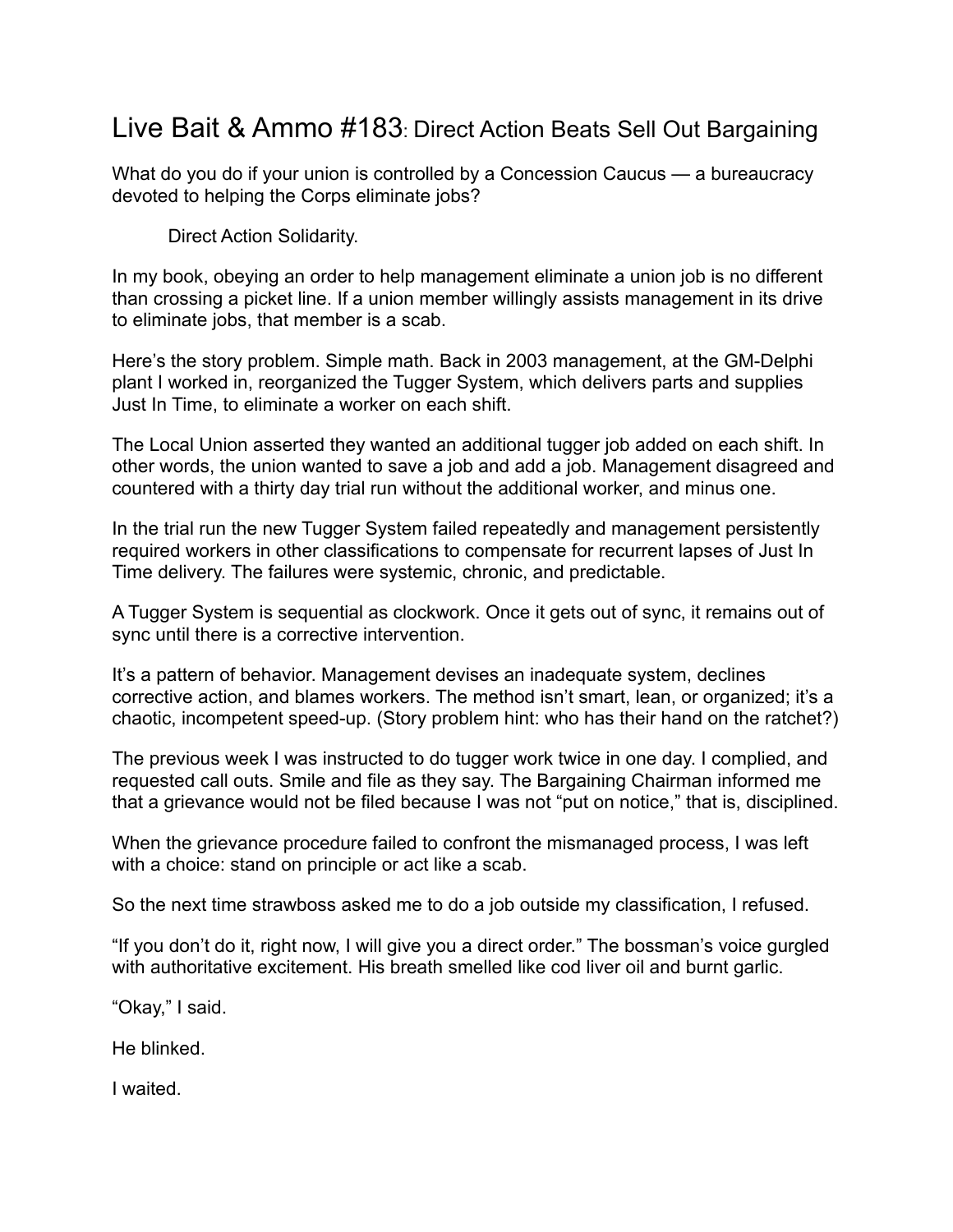He swallowed.

I waited.

He raised his chin.

Like a golf ball on a tee, I thought.

"I'm am giving you a direct order to do that tugger job."

"No."

"Right. Now," he jabbed his pointer finger into his upturned palm.

I didn't budge.

He blinked.

"You can't refuse a direct order," he said.

"I just did."

"You can't refuse a direct order. If you do, I will have to walk you out."

"That's right." I shut the Bodine machine down.

This was not his game plan. He looked around. Nothing. He looked down at his clipboard as if it was the lost and found. Nothing. He looked up. Nada. He looked inside that dark place where his soul stared like a deer in headlights.

"Do the tugger job," he said in his oiliest voice, "And I will forget about the direct order."

"Is that a direct order?" The Bodine was down. The line was backing up.

"No," he said. "That's off the record."

"For the record, no. For the record, I refused a direct order, twice. For the record, I am writing this down." I took a notebook out of my back pocket.

The line was down. Workers congregated. Strawboss was hip deep in his own shit and sucking air like a catfish in a hard, dry rut.

"Boss," I said, "You got a job to do."

He called my committeeman, Dennis Krontz.

Krontz had this way of cocking his chin like a left hook you saw coming but couldn't do anything about. His chin said, You're about to get clocked, sucker.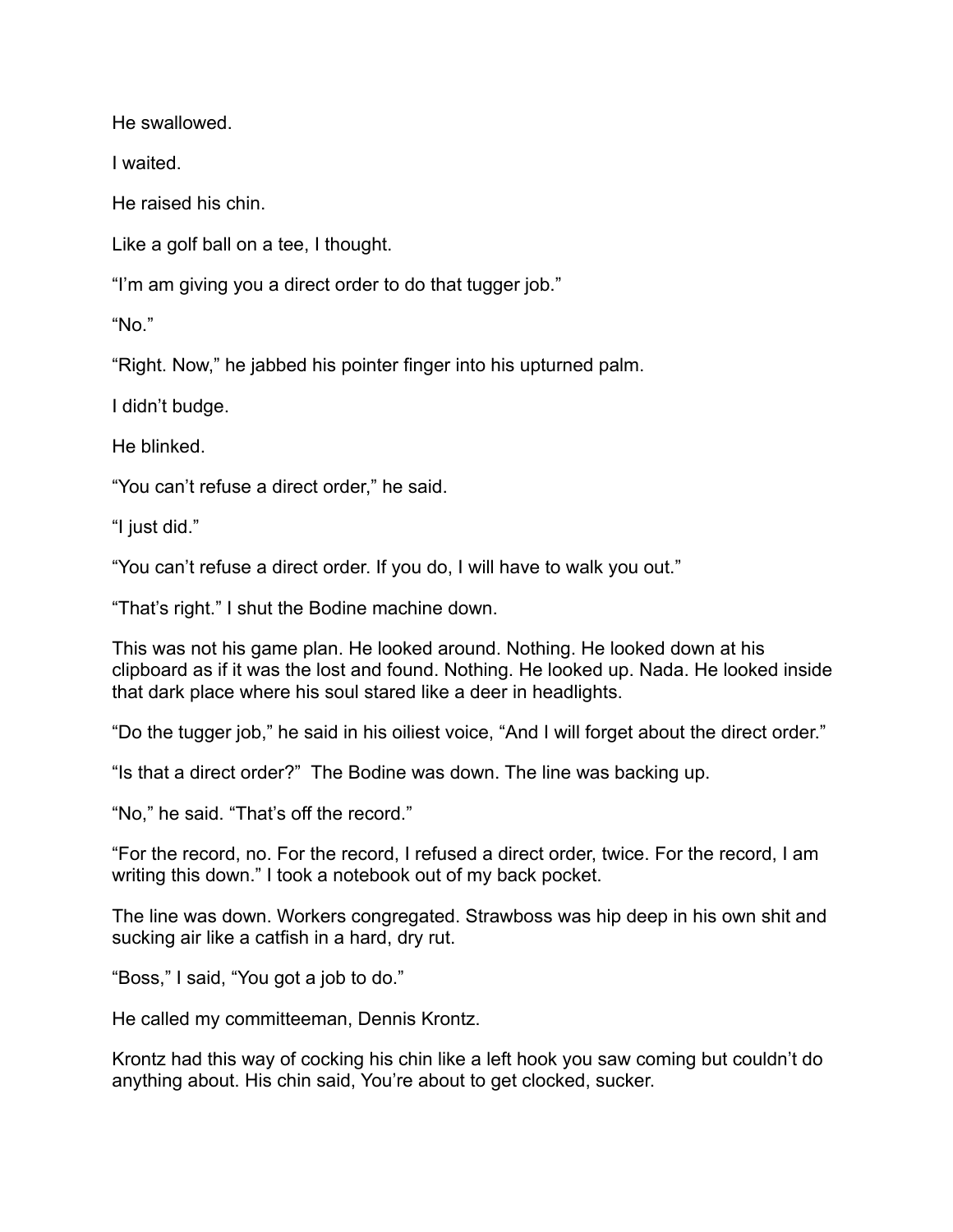Krontz loved this shit. I won't mention the bossman's name but he thought he was Tyrone Power. He had a pencil mustache and eyebrows that wiggled like salamander tails. Krontz enjoyed throwing the breaker on Ty's slick psycho-wattage.

Krontz took over. We convened, which means, we killed time. All the while Krontz and I convened the line was down and T.P. could see production dropping like Ben Franklins in the tailwind of a caboose. We killed more time than Billy Martin on the mound while a relief pitcher warmed up in the bullpen. Coworkers enjoyed the break, laughing and jawboning like mickey-fickeys in the bleachers.

Whoever was waiting for the tugger delivery was still waiting. He shut the line down. WTF. Out of parts. Nothing else to do. More workers congregated. "Fuck it," he said, and lit a smoke right there in the nonsmoking area.

At a 76-A interview (paragraph 76-A in the contract) the boss states in writing his reason for discipline. Then the UAW member has an opportunity to respond and strawboss has to write it down. I took my time like a man who owns his own time and knows the time honored virtue of attention to tiny details when working to rule on company time.

When I finished talking and he finished writing he had to read all the pages back to me before I signed. He had sloppy handwriting and I had to help him with some spelling.

"Pusillanimous. Let it roll off your tongue. It spells just like it tastes."

The shift was over. We could see through the office window workers filing out of the building, pointing back at T.P. and laughing. The salamander tails above Ty's eyes looked 'ratchet' as they say in Louisiana.

Over the next few days I met Krontz a block from the plant and gave him leaflets highlighting the job fight. With organizing it's never about one person, it's about all of us. A victory for one is a victory for all. Krontz redistributed undercover in bulk. Workers knew the drill. No directions needed.

Meanwhile, Jimmy Jean —a mite of smile tucked in his cheek and a gleam in his eye like a whiskey neat— made the rounds on his tugger with a small yellow box labeled, "Donations for Shot." The bosses couldn't stand it. They told Jimmy Jean he couldn't carry the donation box on his tugger.

So, cagey as a Cajun, Jimmy-J put Shot's bright yellow box in the break room. The donation box was replaced by a bigger box every few hours: a visual aid, a message. Support was mounting. Shotwell wasn't suffering, he was on vacation.

When workers get agitated production falters. Machines break down. Parts go missing. Supplies run out. Shit happens. Decisions usually made on the shopfloor get pushed up the ladder to confounded knowledge workers who don't know a ratchet from bat shit.

Profit becomes a fond memory empty as grief.